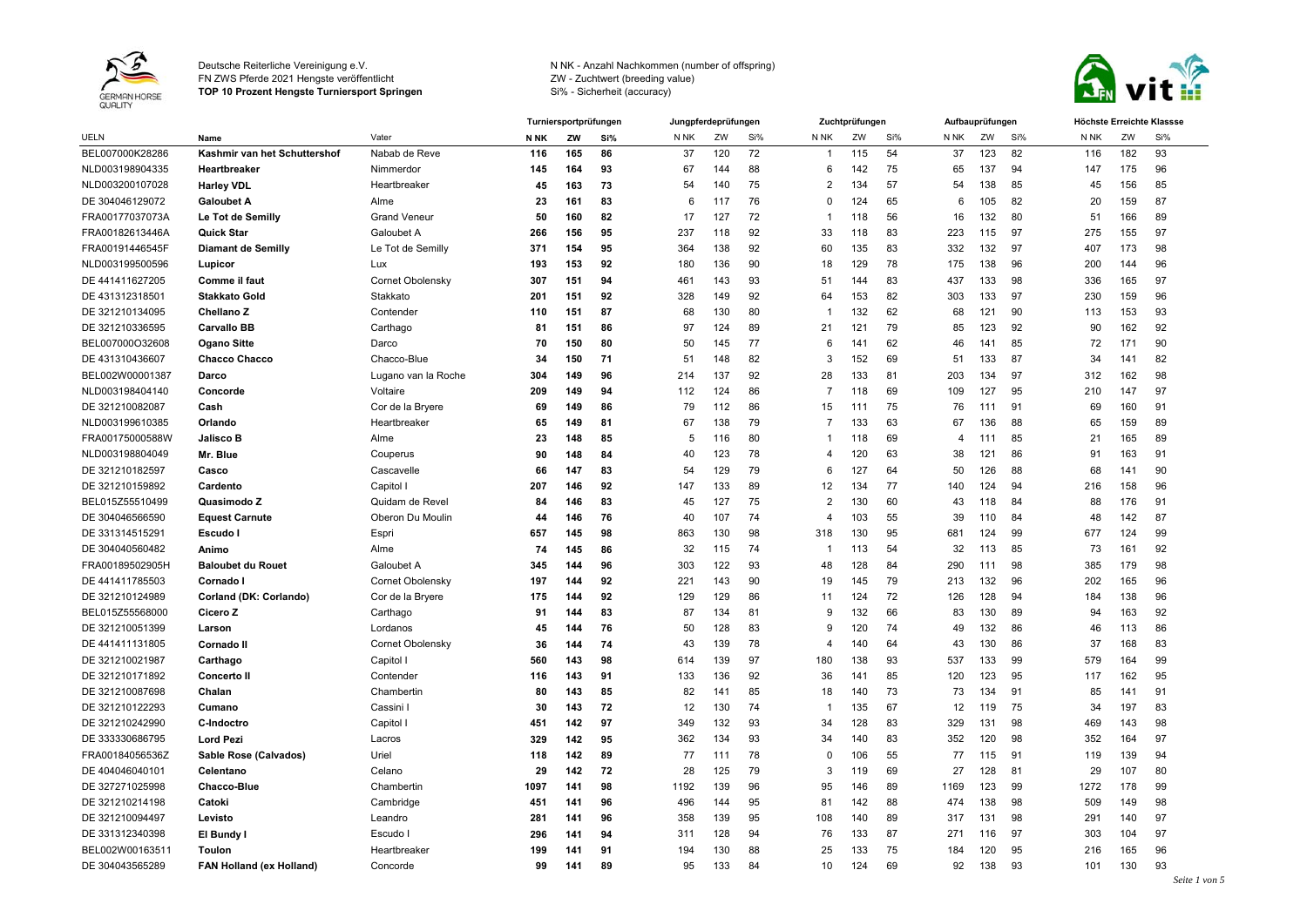

**TOP 10 Prozent Hengste Turniersport Springen**



|                 |                                   |                    |             | Turniersportprüfungen |     | Jungpferdeprüfungen |     |     |                         | Zuchtprüfungen |     |              | Aufbauprüfungen |     |      | Höchste Erreichte Klassse |                                 |  |  |
|-----------------|-----------------------------------|--------------------|-------------|-----------------------|-----|---------------------|-----|-----|-------------------------|----------------|-----|--------------|-----------------|-----|------|---------------------------|---------------------------------|--|--|
| <b>UELN</b>     | Name                              | Vater              | <b>N NK</b> | ZW                    | Si% | N NK                | ZW  | Si% | N <sub>NK</sub>         | ZW             | Si% | N NK         | ZW              | Si% | N NK | ZW                        | Si%                             |  |  |
| DE 431312315802 | Perigueux                         | Perpignon          | 346         | 140                   | 95  | 491                 | 149 | 94  | 93                      | 153            | 86  | 445          | 133             | 98  | 369  | 139                       | 98                              |  |  |
| DE 333330655396 | <b>Couleur-Rubin</b>              | Cordalme Z         | 203         | 140                   | 93  | 234                 | 121 | 92  | 38                      | 122            | 82  | 216          | 116             | 96  | 211  | 134                       | 96                              |  |  |
| DE 321210003587 | Calvaro Z                         | Caletto I          | 180         | 140                   | 91  | 117                 | 128 | 86  | $\overline{2}$          | 127            | 71  | 117          | 123             | 94  | 194  | 172                       | 96                              |  |  |
| DE 421000129301 | <b>Contendro II</b>               | Contender          | 106         | 140                   | 87  | 109                 | 134 | 88  | 12                      | 136            | 77  | 103          | 126             | 93  | 119  | 141                       | 93                              |  |  |
| FRA00188439221L | Guidam (de Dartay)                | Quidam de Revel    | 97          | 140                   | 87  | 44                  | 120 | 79  | $\overline{\mathbf{A}}$ | 116            | 62  | 43           | 121             | 88  | 97   | 149                       | 93                              |  |  |
| DE 321210187394 | <b>Baldini I</b>                  | <b>Bachus</b>      | 93          | 140                   | 87  | 94                  | 118 | 87  | 14                      | 110            | 76  | 87           | 125             | 92  | 98   | 128                       | 92                              |  |  |
| FRA00193000175C | <b>Flipper D'Elle</b>             | Double Espoir      | 91          | 140                   | 84  | 78                  | 115 | 80  | 9                       | 115            | 63  | 76           | 111             | 90  | 93   | 136                       | 91                              |  |  |
| DE 321210082096 | <b>Cordobes II</b>                | Contender          | 79          | 140                   | 83  | 76                  | 123 | 83  | 15                      | 119            | 70  | 71           | 123             | 89  | 80   | 114                       | 90                              |  |  |
| DE 441412128600 | Lazio                             | Lancer II          | 40          | 140                   | 75  | 40                  | 134 | 77  | $\overline{4}$          | 129            | 63  | 38           | 132             | 84  | 43   | 131                       | 85                              |  |  |
| DE 304042845186 | Jus de Pomme                      | Primo des Bruyeres | 19          | 140                   | 74  | 12                  | 105 | 71  | 3                       | 105            | 58  | 10           | 104             | 76  | 19   | 151                       | 82                              |  |  |
| DE 431317221101 | <b>Albatros</b>                   | Acord II           | 54          | 139                   | 79  | 51                  | 133 | 83  | $\overline{4}$          | 135            | 72  | 49           | 123             | 87  | 55   | 138                       | 87                              |  |  |
| DE 321210242583 | Caretino                          | Caletto II         | 830         | 138                   | 98  | 1051                | 136 | 98  | 355                     | 137            | 96  | 845          | 127             | 99  | 899  | 146                       | 99                              |  |  |
| NLD003199204130 | Kannan                            | Voltaire           | 388         | 138                   | 95  | 563                 | 124 | 92  | 56                      | 124            | 81  | 544          | 119             | 98  | 438  | 155                       | 98                              |  |  |
| DE 321210145291 | Limbus                            | Landgraf           | 326         | 138                   | 95  | 378                 | 119 | 95  | 103                     | 121            | 89  | 330          | 113             | 97  | 359  | 134                       | 98                              |  |  |
| DE 321210016878 | <b>Chin Chin</b>                  | Constant           | 80          | 138                   | 90  | 63                  | 134 | 87  | 17                      | 137            | 77  | 56           | 124             | 92  | 88   | 155                       | 94                              |  |  |
| DE 321210071998 | <b>Boritas</b>                    | Baldini I          | 63          | 138                   | 81  | 68                  | 120 | 84  | 9                       | 116            | 72  | 65           | 120             | 89  | 65   | 115                       | 89                              |  |  |
| BEL002W00233177 | <b>Emerald van het Ruytershof</b> | Diamant de Semilly | 52          | 138                   | 76  | 62                  | 133 | 78  | $\overline{4}$          | 129            | 61  | 60           | 132             | 87  | 53   | 175                       | 87                              |  |  |
| DE 304042203188 | Lando                             | Lancier            | 36          | 138                   | 75  | 31                  | 108 | 75  | 9                       | 106            | 61  | 27           | 109             | 81  | 42   | 161                       | 86                              |  |  |
| BEL002W00227761 | <b>Elvis ter Putte</b>            | Diamant de Semilly | 50          | 138                   | 72  | 61                  | 138 | 77  | 3                       | 137            | 60  | 61           | 131             | 87  | 58   | 141                       | 88                              |  |  |
| BEL002W00184083 | <b>Cornet Obolensky</b>           | Clinton            | 759         | 137                   | 98  | 1120                | 141 | 97  | 230                     | 149            | 93  | 1032         | 123             | 99  | 833  | 169                       | 99                              |  |  |
| DE 331310258786 | <b>For Pleasure</b>               | Furioso I          | 489         | 137                   | 97  | 588                 | 127 | 97  | 140                     | 136            | 93  | 529          | 110             | 99  | 522  | 158                       | 98                              |  |  |
| DE 321210086486 | Cascavelle                        | Cantus             | 165         | 137                   | 93  | 195                 | 112 | 93  | 46                      | 108            | 85  | 174          | 114             | 96  | 168  | 135                       | 96                              |  |  |
| DE 421000204304 | Cachas                            | Caretino           | 220         | 137                   | 92  | 253                 | 136 | 91  | 27                      | 135            | 81  | 246          | 130             | 96  | 263  | 136                       | 97                              |  |  |
| DE 321210274394 | Caspar                            | Cassini I          | 181         | 137                   | 92  | 159                 | 132 | 90  | 15                      | 135            | 79  | 154          | 121             | 95  | 200  | 167                       | 96                              |  |  |
| DE 421000257600 | <b>Contact Me</b>                 | Carthago           | 76          | 137                   | 84  | 88                  | 113 | 84  | 11                      | 118            | 70  | 83           | 106             | 91  | 94   | 149                       | 92                              |  |  |
| DE 343433687389 | Zandor (Zandor Z)                 | Zeus (Nurzeus)     | 62          | 137                   | 81  | 46                  | 106 | 75  | -1                      | 110            | 57  | 46           | 99              | 85  | 63   | 161                       | 89                              |  |  |
| DE 331319684593 | <b>Stakkato</b>                   | Spartan            | 821         | 136                   | 98  | 1076                | 153 | 98  | 314                     | 160            | 96  | 952          | 133             | 99  | 908  | 144                       | 99                              |  |  |
| DE 331319773688 | Lux                               | Lord Calando       | 173         | 136                   | 93  | 136                 | 124 | 91  | 18                      | 122            | 82  | 129          | 121             | 95  | 175  | 151                       | 96                              |  |  |
| DE 341411475196 | Ehrenwort                         | Ehrentusch         | 61          | 136                   | 80  | 80                  | 112 | 87  | 25                      | 101            | 79  | 65           | 124             | 88  | 61   | 103                       | 89                              |  |  |
| DE 441410354402 | Montendro                         | Montender          | 55          | 136                   | 79  | 58                  | 134 | 77  | 3                       | 130            | 59  | 56           | 131             | 88  | 57   | 133                       | 88                              |  |  |
| DE 421000175501 | Quick Nick I                      | Quinar             | 43          | 136                   | 76  | 46                  | 116 | 79  | 6                       | 117            | 65  | 43           | 112             | 86  | 47   | 140                       | 86                              |  |  |
| DE 321210132489 | <b>Dutch Capitol</b>              | Capitol I          | 47          | 136                   | 75  | 24                  | 113 | 75  | $\Omega$                | 116            | 66  | 24           | 106             | 77  | 49   | 130                       | 85                              |  |  |
| DE 457000297206 | Crossfire                         | Cellestial         | 34          | 136                   | 73  | 37                  | 136 | 80  | 3                       | 135            | 70  | 36           | 130             | 84  | 34   | 132                       | 82                              |  |  |
| NLD003200510669 | For Fashion (Anklahoma VDL)       | For Pleasure       | 38          | 136                   | 72  | 47                  | 135 | 83  | 9                       | 143            | 74  | 44           | 118             | 86  | 58   | 133                       | 88                              |  |  |
| DE 343430347299 | Prado                             | Polytraum          | 36          | 136                   | 72  | 33                  | 120 | 80  | 6                       | 117            | 71  | 31           | 121             | 81  | 36   | 114                       | 80                              |  |  |
| DE 321210218393 | Clearway                          | Capitol I          | 480         | 135                   | 97  | 518                 | 129 | 94  | 70                      | 131            | 87  | 487          | 121             | 98  | 567  | 150                       | 98                              |  |  |
| DE 321210128881 | Cantus                            | Caletto I          | 327         | 135                   | 97  | 327                 | 125 | 96  | 77                      | 126            | 92  | 296          | 119             | 98  | 306  | 140                       | 98                              |  |  |
| DE 321210403798 | Quintero                          | Quantum            | 255         | 135                   | 94  | 288                 | 121 | 93  | 57                      | 127            | 85  | 263          | 110             | 97  | 293  | 152                       | 97                              |  |  |
| DE 441410931102 | <b>Monte Bellini</b>              | Montender          | 229         | 135                   | 93  | 288                 | 136 | 94  | 68                      | 135            | 87  | $27^{\circ}$ | 130             | 97  | 235  | 129                       | 96                              |  |  |
| NLD003198200009 | Ahorn (Olympic Ahorn)             | Nimmerdor          | 65          | 135                   | 88  | 27                  | 107 | 81  | 4                       | 104            | 67  | 25           | 110             | 88  | 61   | 153                       | 92                              |  |  |
| DE 304042917190 | <b>Champion Du Lys</b>            | Laeken             | 87          | 135                   | 87  | 93                  | 127 | 84  | 12                      | 124            | 69  | 90           | 124             | 92  | 89   | 133                       | 92                              |  |  |
| DE 341411305699 | Lenardo                           | Lupicor            | 82          | 135                   | 85  | 88                  | 130 | 83  | 11                      | 125            | 69  | 83           | 129             | 91  | 83   | 122                       | 91                              |  |  |
| DE 404041340503 | Quinta Real                       | Quite Easy I       | 103         | 135                   | 85  | 121                 | 125 | 88  | 16                      | 121            | 77  | 111          | 125             | 92  | 105  | 100                       | 92                              |  |  |
| DE 381815440592 | Gambrinus                         | Grannus            | 57          | 135                   | 81  | 57                  | 113 | 85  | 13                      | 109            | 76  | 55           | 114             | 88  | 57   | 113                       | 88                              |  |  |
| BEL015Z55546000 | Carthino Z                        | Carthago           | 60          | 135                   | 79  | 42                  | 132 | 72  | $\Omega$                | 127            | 55  | 42           | 133             | 83  | 60   | 147                       | 88                              |  |  |
| DE 321210241495 | <b>Baldini II</b>                 | Bachus             | 46          | 135                   | 77  | 45                  | 112 | 82  | 5                       | 106            | 71  | 42           | 116             | 86  | 56   | 125                       | 87<br>$\alpha$ $\beta$ $\alpha$ |  |  |
|                 |                                   |                    |             |                       |     |                     |     |     |                         |                |     |              |                 |     |      |                           |                                 |  |  |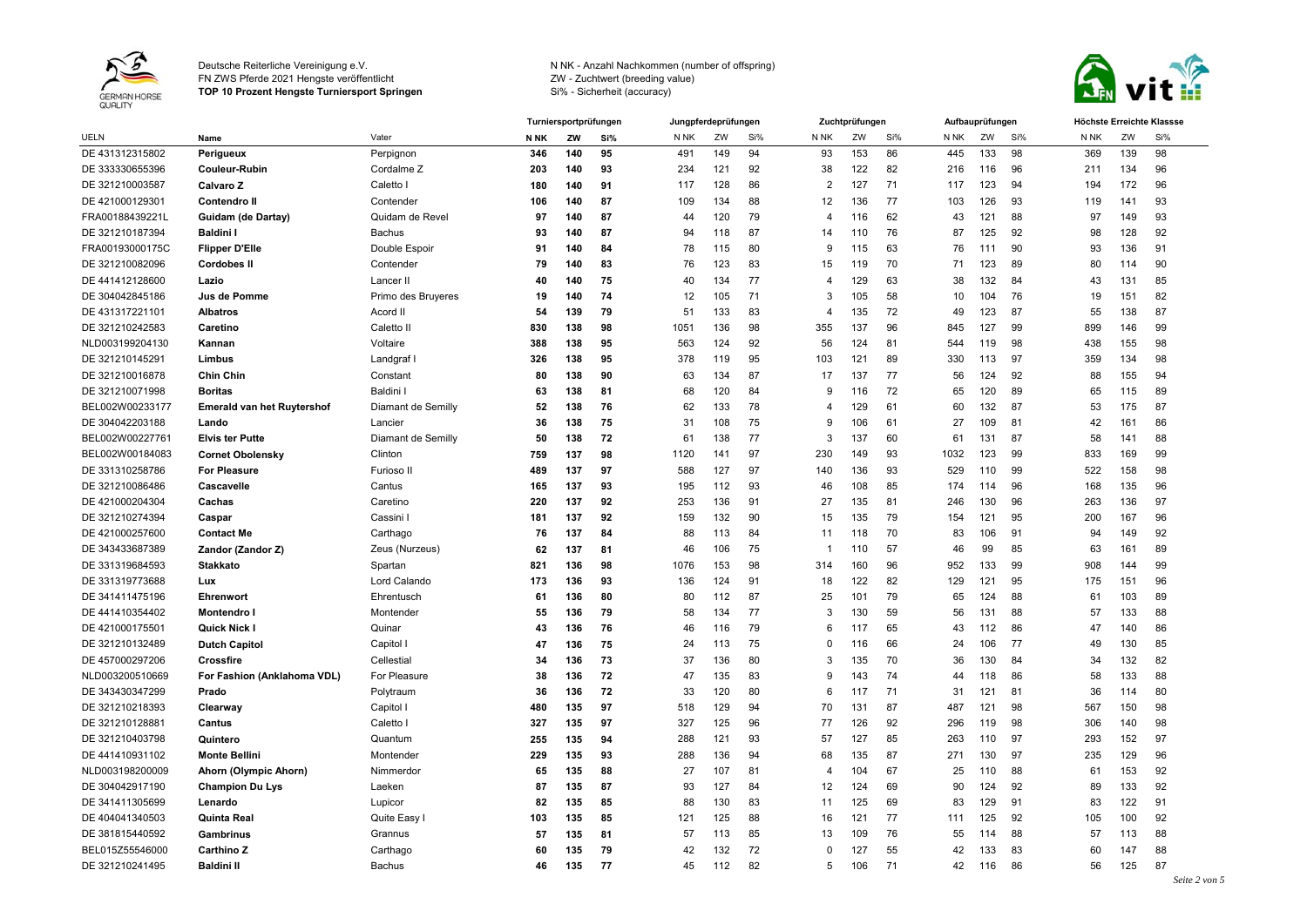

**TOP 10 Prozent Hengste Turniersport Springen**



|                 |                              |                       |             | Turniersportprüfungen<br>Jungpferdeprüfungen<br>Zuchtprüfungen<br>Aufbauprüfungen |     |                 |     |     | Höchste Erreichte Klassse |     |     |                 |     |     |                 |     |     |
|-----------------|------------------------------|-----------------------|-------------|-----------------------------------------------------------------------------------|-----|-----------------|-----|-----|---------------------------|-----|-----|-----------------|-----|-----|-----------------|-----|-----|
| <b>UELN</b>     | Name                         | Vater                 | <b>N NK</b> | ZW                                                                                | Si% | N <sub>NK</sub> | ZW  | Si% | N <sub>NK</sub>           | ZW  | Si% | N <sub>NK</sub> | ZW  | Si% | N <sub>NK</sub> | ZW  | Si% |
| DE 421000203303 | Asca                         | Askari                | 40          | 135                                                                               | 75  | 54              | 133 | 75  | -1                        | 134 | 57  | 54              | 125 | 86  | 40              | 150 | 84  |
| FRA00107711931Q | D'Inzeo (Thorgal de Kezeg)   | Douglas (Rousseau)    | 44          | 135                                                                               | 73  | 54              | 135 | 79  | 7                         | 136 | 65  | 52              | 127 | 87  | 47              | 118 | 85  |
| DE 304040014772 | Nimmerdor                    | Farn                  | 88          | 134                                                                               | 94  | 56              | 127 | 92  | 16                        | 124 | 84  | 47              | 124 | 95  | 77              | 134 | 96  |
| DE 321210212695 | Cordobes                     | Contender             | 261         | 134                                                                               | 94  | 294             | 112 | 91  | 27                        | 114 | 80  | 282             | 107 | 97  | 264             | 117 | 97  |
| DE 321210022488 | Celano                       | Capitol I             | 160         | 134                                                                               | 91  | 123             | 120 | 89  | 15                        | 118 | 78  | 118             | 119 | 94  | 163             | 138 | 95  |
| DE 333330213090 | Zapateado                    | Zeus (Nurzeus)        | 133         | 134                                                                               | 90  | 130             | 114 | 88  | 12                        | 119 | 76  | 126             | 104 | 94  | 135             | 125 | 94  |
| DE 333330271799 | Lissabon                     | Lordanos              | 130         | 134                                                                               | 89  | 147             | 133 | 88  | 31                        | 126 | 77  | 133             | 134 | 94  | 137             | 106 | 94  |
| DE 404980037400 | <b>Mylord Carthago</b>       | Carthago              | 155         | 134                                                                               | 89  | 166             | 126 | 89  | 34                        | 117 | 77  | 153             | 131 | 94  | 176             | 150 | 95  |
| DE 431310649810 | <b>Diacontinus</b>           | Diarado               | 181         | 134                                                                               | 87  | 419             | 153 | 93  | 111                       | 155 | 86  | 360             | 139 | 97  | 189             | 116 | 95  |
| DE 431312314203 | <b>Spartacus</b>             | Stakkato              | 117         | 134                                                                               | 86  | 128             | 140 | 85  | 12                        | 143 | 69  | 124             | 128 | 93  | 132             | 129 | 94  |
| BEL002W00162552 | Tangelo van de Zuuthoeve     | Narcos II             | 135         | 134                                                                               | 86  | 143             | 133 | 81  | 8                         | 126 | 59  | 140             | 134 | 94  | 143             | 147 | 94  |
| DE 433330837506 | <b>Congress</b>              | Cornet Obolensky      | 72          | 134                                                                               | 82  | 122             | 127 | 87  | 11                        | 132 | 75  | 119             | 115 | 93  | 76              | 149 | 90  |
| DE 341412247592 | Kojak                        | Pit I                 | 57          | 134                                                                               | 79  | 33              | 109 | 70  |                           | 104 | 50  | 32              | 113 | 80  | 57              | 131 | 87  |
| DE 418180082405 | Chaccomo                     | Chacco-Blue           | 33          | 134                                                                               | 72  | 32              | 129 | 74  | $\Omega$                  | 134 | 59  | 32              | 118 | 82  | 38              | 168 | 83  |
| DE 321210103389 | Cornetto                     | Caletto I             | 28          | 134                                                                               | 72  | 30              | 124 | 79  | 4                         | 115 | 70  | 29              | 129 | 82  | 28              | 125 | 83  |
| DE 333330999594 | <b>Cellestial</b>            | Cantus                | 498         | 133                                                                               | 96  | 673             | 142 | 94  | 100                       | 138 | 86  | 648             | 137 | 99  | 520             | 145 | 98  |
| DE 304043300390 | <b>Quattro B</b>             | Qredo de Paulstra     | 394         | 133                                                                               | 96  | 482             | 126 | 95  | 111                       | 125 | 89  | 421             | 121 | 98  | 399             | 120 | 98  |
| DE 321210154997 | Askari                       | Acord II              | 336         | 133                                                                               | 95  | 391             | 132 | 94  | 78                        | 135 | 87  | 363             | 121 | 98  | 354             | 137 | 98  |
| DE 321210031490 | Lord Z                       | Lord                  | 311         | 133                                                                               | 95  | 307             | 124 | 89  | 25                        | 123 | 76  | 294             | 119 | 97  | 332             | 147 | 97  |
| DE 421000210601 | <b>Captain Fire</b>          | Contendro I           | 249         | 133                                                                               | 93  | 288             | 141 | 92  | 41                        | 141 | 82  | 277             | 132 | 97  | 256             | 112 | 97  |
| DE 421000324904 | Contagio                     | Colman                | 122         | 133                                                                               | 88  | 134             | 134 | 87  | 9                         | 135 | 73  | 132             | 125 | 94  | 129             | 145 | 93  |
| DE 331317209096 | As di Villagana              | Acord II              | 110         | 133                                                                               | 88  | 119             | 129 | 90  | 33                        | 133 | 82  | 108             | 118 | 93  | 113             | 125 | 93  |
| DE 308085108686 | <b>Bachus</b>                | Bajar                 | 93          | 133                                                                               | 88  | 102             | 94  | 89  | 27                        | 83  | 81  | 86              | 108 | 92  | 94              | 107 | 92  |
| NLD003198800055 | Goodtimes                    | Nimmerdor             | 72          | 133                                                                               | 86  | 32              | 122 | 75  | $\overline{2}$            | 116 | 56  | 30              | 125 | 85  | 72              | 126 | 91  |
| DE 321210018297 | Corofino II                  | Corrado I             | 78          | 133                                                                               | 85  | 87              | 121 | 85  | 12                        | 122 | 72  | 77              | 116 | 91  | 84              | 136 | 91  |
| FRA00179297317N | <b>Narcos II</b>             | Fair Play III         | 44          | 133                                                                               | 85  | 19              | 115 | 72  | $\overline{2}$            | 113 | 52  | 17              | 115 | 83  | 43              | 139 | 90  |
| DE 431316625300 | <b>Champion For Pleasure</b> | Champion Du Lys       | 79          | 133                                                                               | 83  | 74              | 124 | 81  | 5                         | 128 | 65  | 73              | 113 | 90  | 85              | 119 | 91  |
| DE 304046236398 | Al Cantino (ex: Romario)     | Ahorn (Olympic Ahorn) | 59          | 133                                                                               | 82  | 67              | 121 | 84  | 7                         | 116 | 70  | 65              | 122 | 90  | 60              | 135 | 89  |
| BEL002W00291658 | Dibadu L                     | Darco                 | 79          | 133                                                                               | 80  | 122             | 133 | 82  | 3                         | 129 | 64  | 121             | 131 | 93  | 80              | 112 | 90  |
| DE 341412161597 | Larenco                      | Lancer III            | 41          | 133                                                                               | 75  | 43              | 120 | 83  | 8                         | 120 | 73  | 40              | 116 | 86  | 41              | 142 | 85  |
| DE 341412027794 | Diagonal                     | Diamantino            | 35          | 133                                                                               | 73  | 35              | 100 | 80  | 3                         | 96  | 68  | 34              | 105 | 84  | 35              | 133 | 83  |
| DE 431310056707 | Cinsey                       | Contendro I           | 39          | 133                                                                               | 72  | 59              | 133 | 80  | 6                         | 136 | 66  | 57              | 123 | 87  | 41              | 128 | 84  |
| DE 421000059204 | Carambole                    | Cassini I             | 35          | 133                                                                               | 72  | 39              | 124 | 79  | $\Omega$                  | 128 | 67  | 39              | 115 | 83  | 37              | 154 | 83  |
| DE 421000631203 | Acquit (Singapore)           | Acorado I             | 38          | 133                                                                               | 72  | 28              | 120 | 72  | -1                        | 121 | 59  | 28              | 114 | 78  | 38              | 122 | 83  |
| DE 321210188993 | Lordanos                     | Landos                | 966         | 132                                                                               | 98  | 1183            | 126 | 97  | 196                       | 124 | 92  | 1097            | 122 | 99  | 1050            | 122 | 99  |
| DE 341410014072 | Polydor                      | Pilatus               | 454         | 132                                                                               | 98  | 363             | 117 | 96  | 82                        | 116 | 91  | 325             | 114 | 98  | 370             | 144 | 98  |
| DE 321210133897 | <b>Con Air</b>               | Contender             | 426         | 132                                                                               | 96  | 475             | 127 | 94  | 88                        | 125 | 87  | 433             | 123 | 98  | 486             | 136 | 98  |
| DE 321210112494 | Quantum                      | Quidam de Revel       | 239         | 132                                                                               | 94  | 271             | 109 | 93  | 64                        | 111 | 85  | 236             | 106 | 97  | 261             | 140 | 97  |
| DE 321210197198 | Colander                     | Contender             | 161         | 132                                                                               | 91  | 174             | 121 | 89  | 25                        | 118 | 77  | 167             | 120 | 95  | 170             | 124 | 95  |
| DE 321210285094 | Quite Easy                   | Quidam de Revel       | 79          | 132                                                                               | 85  | 63              | 122 | 83  | 14                        | 123 | 72  | 59              | 116 | 89  | 80              | 121 | 92  |
| DE 304040000893 | Andiamo Z                    | Animo                 | 99          | 132                                                                               | 85  | 61              | 97  | 72  | 0                         | 96  | 45  | 61              | 99  | 88  | 102             | 155 | 92  |
| BEL015Z55578800 | Crown Z                      | Carthago              | 66          | 132                                                                               | 81  | 68              | 122 | 78  | 3                         | 121 | 61  | 65              | 118 | 88  | 66              | 132 | 89  |
| DE 421000339405 | <b>Diarado</b>               | Diamant de Semilly    | 774         | 131                                                                               | 98  | 1113            | 138 | 96  | 239                       | 138 | 91  | 1025            | 130 | 99  | 911             | 133 | 99  |
| DE 321210036089 | Cento                        | Capitol               | 472         | 131                                                                               | 97  | 487             | 130 | 95  | 49                        | 133 | 87  | 469             | 120 | 98  | 500             | 150 | 98  |
|                 |                              |                       |             |                                                                                   |     |                 |     |     |                           |     |     |                 |     |     |                 |     |     |
| DE 341411230695 | Arpeggio                     | Acord II              | 576         | 131                                                                               | 97  | 678             | 119 | 95  | 113                       | 112 | 88  | 628             | 124 | 99  | 595             | 126 | 98  |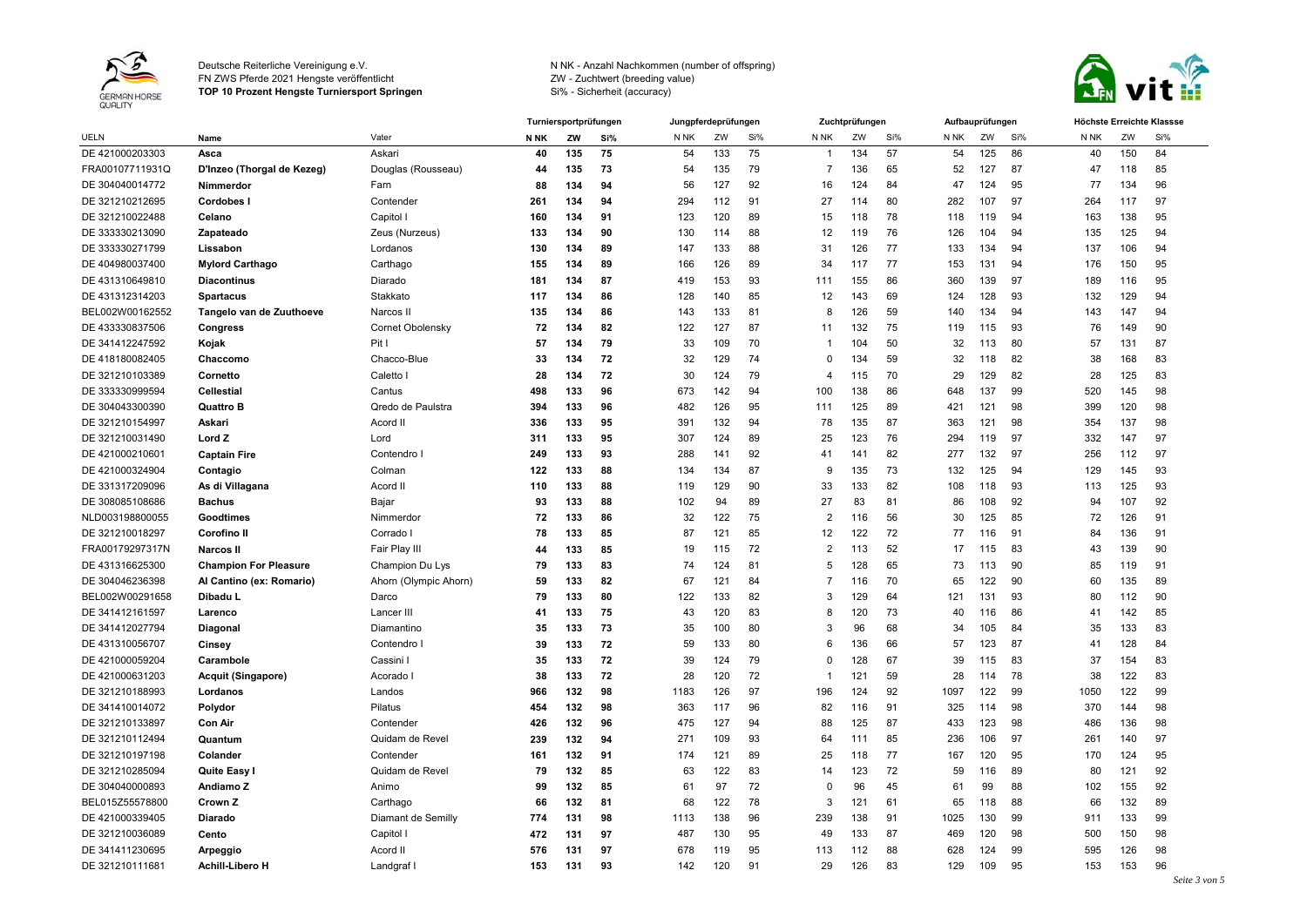

**TOP 10 Prozent Hengste Turniersport Springen**



|                 |                                      |                          |             | Turniersportprüfungen |     | Jungpferdeprüfungen |     |     |                 | Zuchtprüfungen |     |      | Aufbauprüfungen |     |                 | Höchste Erreichte Klassse |     |  |  |
|-----------------|--------------------------------------|--------------------------|-------------|-----------------------|-----|---------------------|-----|-----|-----------------|----------------|-----|------|-----------------|-----|-----------------|---------------------------|-----|--|--|
| UELN            | Name                                 | Vater                    | <b>N NK</b> | ZW                    | Si% | N NK                | ZW  | Si% | N <sub>NK</sub> | ZW             | Si% | N NK | ZW              | Si% | N <sub>NK</sub> | ZW                        | Si% |  |  |
| DE 333332206494 | D'Olympic                            | Donnerhall               | 177         | 131                   | 90  | 260                 | 124 | 94  | 107             | 114            | 90  | 195  | 132             | 95  | 180             | 98                        | 95  |  |  |
| DE 421000268101 | Carinjo                              | Cascavelle               | 126         | 131                   | 89  | 137                 | 125 | 90  | 36              | 127            | 81  | 118  | 118             | 94  | 141             | 154                       | 94  |  |  |
| DE 433330608603 | Ludwigs As                           | Ludwig von Bayern        | 130         | 131                   | 88  | 145                 | 133 | 89  | 23              | 135            | 78  | 138  | 124             | 94  | 137             | 121                       | 94  |  |  |
| DE 321210094087 | Coriall                              | Cor de la Bryere         | 97          | 131                   | 88  | 101                 | 116 | 88  | 18              | 118            | 78  | 90   | 111             | 92  | 97              | 119                       | 93  |  |  |
| DE 321210430694 | <b>Colbert GTI</b>                   | Cantus                   | 89          | 131                   | 85  | 115                 | 124 | 84  | $\overline{7}$  | 121            | 68  | 112  | 124             | 93  | 97              | 133                       | 92  |  |  |
| DE 441410786905 | <b>Cornet's Prinz</b>                | <b>Cornet Obolensky</b>  | 83          | 131                   | 83  | 124                 | 121 | 87  | 10              | 121            | 75  | 121  | 116             | 93  | 96              | 142                       | 92  |  |  |
| DE 421000195107 | Quadros                              | Quidam de Revel          | 67          | 131                   | 81  | 81                  | 131 | 86  | 9               | 134            | 75  | 78   | 120             | 91  | 76              | 146                       | 90  |  |  |
| DE 304044680592 | Padarco van het Hertsveld            | Darco                    | 50          | 131                   | 80  | 46                  | 114 | 76  | 6               | 110            | 60  | 45   | 116             | 85  | 50              | 148                       | 87  |  |  |
| DE 431310339701 | Ukato                                | Stakkato                 | 53          | 131                   | 78  | 37                  | 134 | 71  | $\Omega$        | 135            | 55  | 37   | 126             | 81  | 55              | 143                       | 87  |  |  |
| FRA00191412674X | <b>Dollar Du Murier</b>              | Jalisco B                | -57         | 131                   | 78  | 48                  | 112 | 76  | 5               | 113            | 58  | 46   | 107             | 86  | 63              | 163                       | 88  |  |  |
| DE 421000258301 | Cypriano                             | Coriano                  | 35          | 131                   | 74  | 40                  | 132 | 83  | 14              | 126            | 75  | 34   | 132             | 84  | 35              | 118                       | 83  |  |  |
| DE 321210237195 | <b>Calido II</b>                     | Cantus                   | 30          | 131                   | 73  | 32                  | 122 | 80  | 5               | 122            | 70  | 30   | 116             | 82  | 30              | 127                       | 81  |  |  |
| DE 331317406599 | Stolzenberg                          | Stakkato                 | 585         | 130                   | 97  | 798                 | 141 | 95  | 155             | 150            | 89  | 724  | 120             | 99  | 632             | 129                       | 99  |  |  |
| DE 381816100002 | Ludwig von Bayern                    | Landor S                 | 242         | 130                   | 93  | 272                 | 128 | 91  | 39              | 129            | 81  | 259  | 121             | 97  | 257             | 126                       | 97  |  |  |
| DE 431313315807 | <b>Grey Top</b>                      | <b>Graf Top</b>          | 208         | 130                   | 91  | 315                 | 149 | 93  | 75              | 153            | 85  | 281  | 134             | 97  | 224             | 131                       | 96  |  |  |
| FRA00104375748B | Zirocco Blue                         | Mr. Blue                 | 190         | 130                   | 90  | 225                 | 132 | 88  | 25              | 129            | 73  | 214  | 129             | 96  | 203             | 157                       | 96  |  |  |
| DE 321210011787 | <b>Lord Caletto</b>                  | Lord                     | 116         | 130                   | 89  | 132                 | 117 | 89  | 12              | 120            | 78  | 126  | 110             | 94  | 117             | 125                       | 93  |  |  |
| BEL002W00001590 | <b>Nonstop</b>                       | Darco                    | 117         | 130                   | 88  | 73                  | 118 | 77  | -1              | 114            | 57  | 72   | 119             | 89  | 117             | 136                       | 93  |  |  |
| DE 321210097688 | Capriol                              | Capitol                  | 66          | 130                   | 84  | 58                  | 118 | 86  | 10              | 121            | 76  | 56   | 112             | 89  | 67              | 138                       | 90  |  |  |
| DE 321210276691 | Cyrano                               | Cantus                   | 52          | 130                   | 79  | 65                  | 114 | 80  | 7               | 113            | 65  | 62   | 113             | 88  | 52              | 120                       | 87  |  |  |
| FRA00191453919Q | Dollar Dela Pierre (Tlaloc la Silla) | Quidam de Revel          | 59          | 130                   | 78  | 37                  | 114 | 75  | 6               | 116            | 58  | 35   | 109             | 83  | 63              | 146                       | 89  |  |  |
| DE 321210057599 | Livello                              | Limbus                   | 51          | 130                   | 77  | 94                  | 117 | 87  | 19              | 117            | 77  | 83   | 113             | 91  | 56              | 146                       | 88  |  |  |
| DE 351510065383 | Alpha                                | Alexis Z                 | 39          | 130                   | 77  | 32                  | 109 | 73  | 4               | 106            | 56  | 31   | 110             | 82  | 32              | 121                       | 82  |  |  |
| DE 418180119605 | <b>Baloussini</b>                    | <b>Baloubet du Rouet</b> | 35          | 130                   | 73  | 34                  | 125 | 74  | -1              | 129            | 59  | 34   | 116             | 82  | 38              | 150                       | 84  |  |  |
| DE 404980001204 | <b>Elliot van Ter Hulst</b>          | C-Indoctro               | 40          | 130                   | 73  | 49                  | 122 | 76  | $\overline{2}$  | 116            | 58  | 49   | 125             | 85  | 42              | 123                       | 84  |  |  |
| NLD003198907917 | Hamlet                               | Nimmerdor                | 33          | 130                   | 73  | 26                  | 117 | 70  | 0               | 112            | 54  | 26   | 119             | 79  | 33              | 132                       | 82  |  |  |
| NLD003200413441 | Zacharov (Capello's Boy)             | Clinton                  | 36          | 130                   | 72  | 44                  | 115 | 72  | 1               | 122            | 54  | 44   | 104             | 83  | 38              | 141                       | 83  |  |  |
| DE 321210083790 | Conway                               | Caretino                 | 27          | 130                   | 71  | 26                  | 128 | 79  | $\overline{A}$  | 131            | 70  | 23   | 119             | 81  | 27              | 129                       | 79  |  |  |
| DE 304046738098 | Vivaldi van de Kampel                | Darco                    | 29          | 130                   | 70  | 28                  | 121 | 78  | 4               | 116            | 69  | 25   | 123             | 80  | 29              | 130                       | 80  |  |  |
| DE 321210143691 | Centuryo                             | Capitol                  | 26          | 130                   | 70  | 24                  | 98  | 78  | 3               | 102            | 69  | 23   | 95              | 80  | 27              | 126                       | 80  |  |  |
| DE 333339627586 | Cordalme <sub>Z</sub>                | Cor de la Bryere         | 231         | 129                   | 95  | 257                 | 118 | 93  | 49              | 124            | 86  | 236  | 107             | 97  | 235             | 142                       | 97  |  |  |
| DE 321210240593 | Cardino                              | Carthago                 | 254         | 129                   | 94  | 295                 | 126 | 93  | 59              | 124            | 84  | 268  | 123             | 97  | 273             | 118                       | 97  |  |  |
| DE 431319726905 | Canstakko                            | Canturo                  | 195         | 129                   | 92  | 228                 | 140 | 91  | 40              | 147            | 82  | 216  | 123             | 96  | 208             | 130                       | 96  |  |  |
| DE 321210143290 | Indorado                             | Corrado I                | 125         | 129                   | 89  | 67                  | 123 | 82  | $\overline{4}$  | 124            | 66  | 64   | 117             | 90  | 125             | 138                       | 94  |  |  |
| DE 331319699999 | Vulkano                              | Voltaire                 | 104         | 129                   | 86  | 114                 | 127 | 87  | 25              | 128            | 76  | 109  | 119             | 93  | 108             | 122                       | 93  |  |  |
| BEL002W00178884 | <b>Vigo D'Arsouilles</b>             | Nabab de Reve            | 90          | 129                   | 83  | 108                 | 127 | 83  | 8               | 127            | 67  | 107  | 122             | 92  | 100             | 151                       | 92  |  |  |
| NLD003199509425 | <b>Namelus R</b>                     | Concorde                 | 87          | 129                   | 83  | 57                  | 108 | 76  | 5               | 101            | 56  | 55   | 116             | 86  | 88              | 145                       | 91  |  |  |
| DE 304048031489 | <b>Tinka's Boy</b>                   | Zuidpool                 | 67          | 129                   | 78  | 61                  | 103 | 74  | 4               | 98             | 53  | 60   | 108             | 86  | 69              | 143                       | 88  |  |  |
| DE 331310099892 | Grandilot                            | Grandeur                 | 38          | 129                   | 77  | 38                  | 125 | 81  | 3               | 130            | 69  | 37   | 113             | 85  | 38              | 153                       | 85  |  |  |
| DE 418180984202 | Chintan                              | Cento                    | 38          | 129                   | 75  | 38                  | 132 | 77  | 6               | 135            | 64  | 38   | 122             | 84  | 42              | 146                       | 85  |  |  |
| NLD003200000530 | <b>Tornesch</b>                      | Lux                      | 40          | 129                   | 71  | 44                  | 125 | 75  | 7               | 127            | 61  | 42   | 117             | 83  | 40              | 126                       | 84  |  |  |
| DE 321210186595 | <b>C-Son of Sexy Eyes</b>            | Caletto I                | 28          | 129                   | 71  | 26                  | 117 | 71  | -1              | 115            | 55  | 26   | 116             | 80  | 28              | 116                       | 80  |  |  |
| DE 321210615475 | Capitol                              | Capitano                 | 401         | 128                   | 98  | 363                 | 127 | 97  | 146             | 132            | 95  | 267  | 115             | 98  | 329             | 150                       | 98  |  |  |
| NLD003199503822 | Numero Uno                           | Achill-Libero H          | 548         | 128                   | 97  | 574                 | 133 | 92  | 61              | 134            | 81  | 551  | 124             | 98  | 586             | 138                       | 98  |  |  |
| DE 321210080193 | Candillo                             | Cassini                  | 477         | 128                   | 97  | 515                 | 116 | 94  | 95              | 118            | 87  | 474  | 111             | 98  | 488             | 122                       | 98  |  |  |
| DE 321210617974 | Calando                              | Cor de la Bryere         | 258         | 128                   | 96  | 309                 | 119 | 95  | 99              | 118            | 90  | 256  | 116             | 97  | 255             | 136                       | 97  |  |  |
|                 |                                      |                          |             |                       |     |                     |     |     |                 |                |     |      |                 |     |                 |                           |     |  |  |